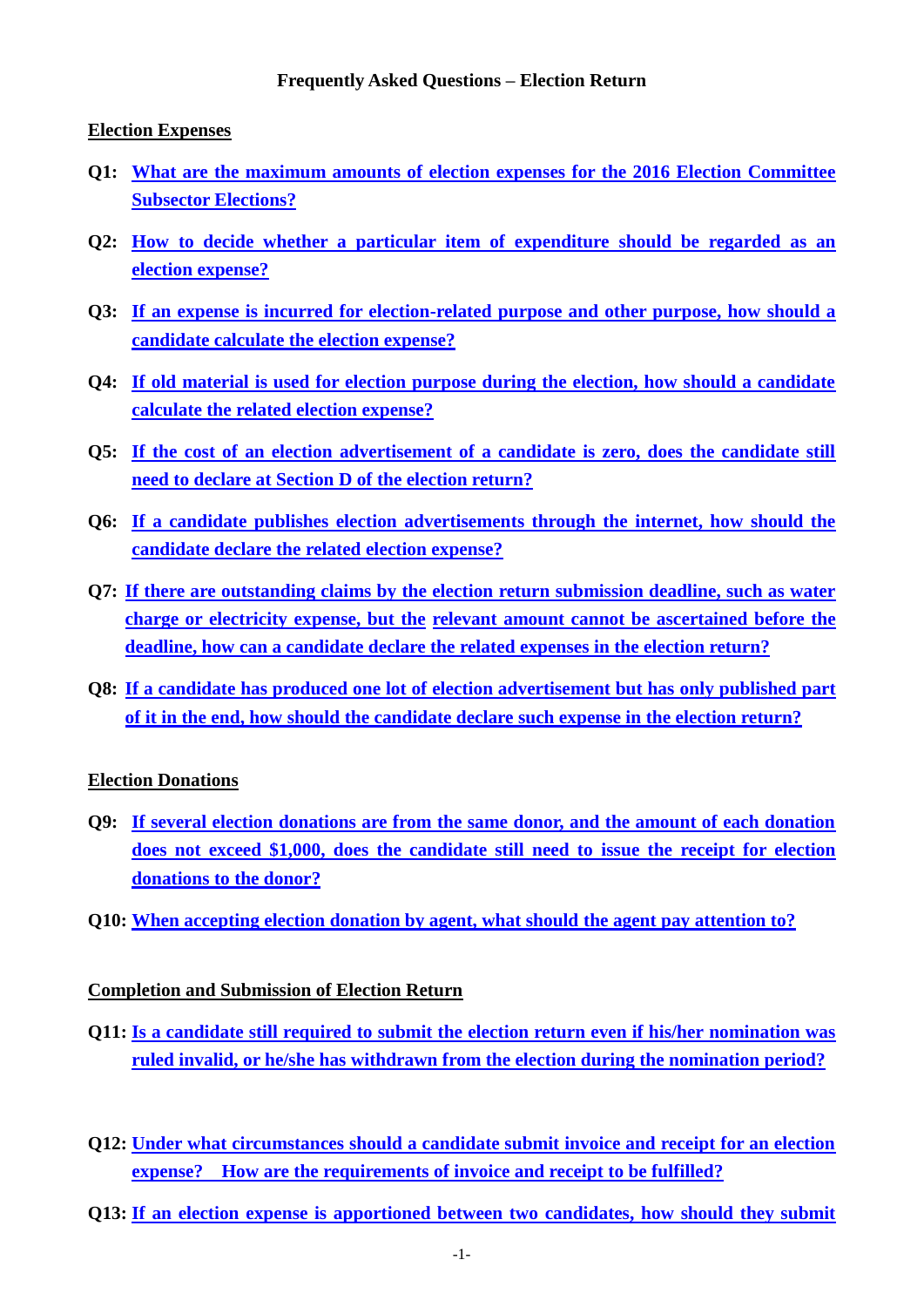**[the invoice and receipt?](#page-6-2)**

- **Q14: [If a candidate has produced election advertisements by himself/herself \(e.g. handbills\),](#page-7-0)  [and the estimated value is of \\$100 or more, how should he/she declare the election](#page-7-0)  [expense and submit the invoice and receipt?](#page-7-0)**
- **Q15: [When should the candidate submit the election return?](#page-7-1)**
- **Q16: [What are the consequences if a candidate submits the election return after the deadline](#page-7-2)  or fails to lodge [election return?](#page-7-2)**

## **Amendment of Errors in the Election Return**

- **Q17: If the [candidate identifies errors or omissions in the submitted election return before the](#page-8-0)  [deadline for submission of election return, can he/she make amendments?](#page-8-0)**
- **Q18: [If a candidate has identified error\(s\) and/or false statement\(s\) in his/her](#page-8-1) election return [on his/her own after the submission deadline](#page-8-1) of the election return, what should he/she [do?](#page-8-1)**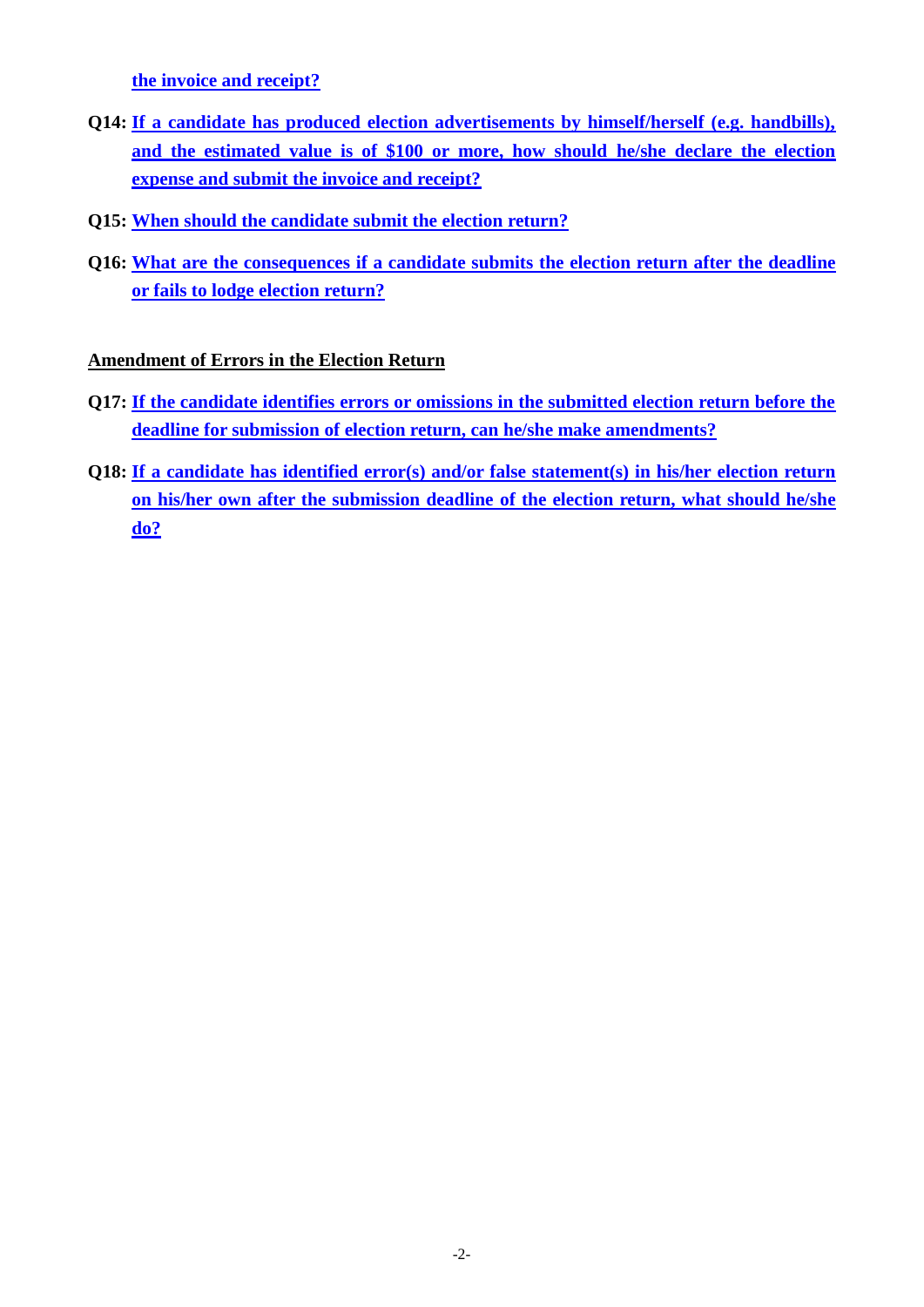# **Election Expenses**

-

- <span id="page-2-0"></span>**Q1: What are the maximum amounts of election expenses for the 2016 Election Committee Subsector Elections?**
- A1: In accordance with the Maximum Scale of Election Expenses (Election Committee) Order (Cap 554I), the maximum amounts of election expenses per candidate for the 2016 Election Committee Subsector Elections are as follows -

| <b>Election Committee (EC) subsectors</b>                                                                                                                                                                                                                                                                                                                                                                                                                           | <b>Election Expenses</b> |
|---------------------------------------------------------------------------------------------------------------------------------------------------------------------------------------------------------------------------------------------------------------------------------------------------------------------------------------------------------------------------------------------------------------------------------------------------------------------|--------------------------|
|                                                                                                                                                                                                                                                                                                                                                                                                                                                                     | Limits                   |
| For the following 8 EC subsectors:                                                                                                                                                                                                                                                                                                                                                                                                                                  | \$100,000                |
| Hotel, Insurance, Transport, Agriculture and fisheries, Chinese                                                                                                                                                                                                                                                                                                                                                                                                     |                          |
| People's Political Consultative Conference, Heung Yee Kuk, Hong                                                                                                                                                                                                                                                                                                                                                                                                     |                          |
| Kong and Kowloon District Councils, New Territories District                                                                                                                                                                                                                                                                                                                                                                                                        |                          |
| Councils subsectors                                                                                                                                                                                                                                                                                                                                                                                                                                                 |                          |
| Subsectors/sub-subsectors <sup>1</sup> with not more than 5 000 registered<br>voters (other than the above 8 EC subsectors):<br>Commercial (first), Commercial (second), Employers' Federation<br>of Hong Kong, Finance, Financial services, Hong Kong Chinese<br>Enterprises Association, Import and export, Industrial (first),<br>Industrial (second), Real estate and construction, Textiles and<br>garment, Tourism, Labour subsectors; and Sports, performing | \$160,000                |
| arts, culture, and publication sub-subsectors                                                                                                                                                                                                                                                                                                                                                                                                                       |                          |
| Subsectors with more than 5 000 but not more than 10 000<br>registered voters:<br>Catering, Wholesale and retail, Architectural, surveying, planning<br>and landscape, Chinese medicine, Engineering, Higher education,<br>Legal subsectors                                                                                                                                                                                                                         | \$320,000                |
| Subsectors with over 10 000 registered voters:<br>Education,<br>Health<br>Information<br>Accountancy,<br>services,<br>technology, Medical, Social welfare subsectors                                                                                                                                                                                                                                                                                                | \$480,000                |

## [Back to top](#page-0-0)

# <span id="page-2-1"></span>**Q2: How to decide whether a particular item of expenditure should be regarded as an election expense?**

<sup>&</sup>lt;sup>1</sup> A "sub-subsector" means any of the 4 sub-subsectors under the Sports, performing arts, culture and publication subsector.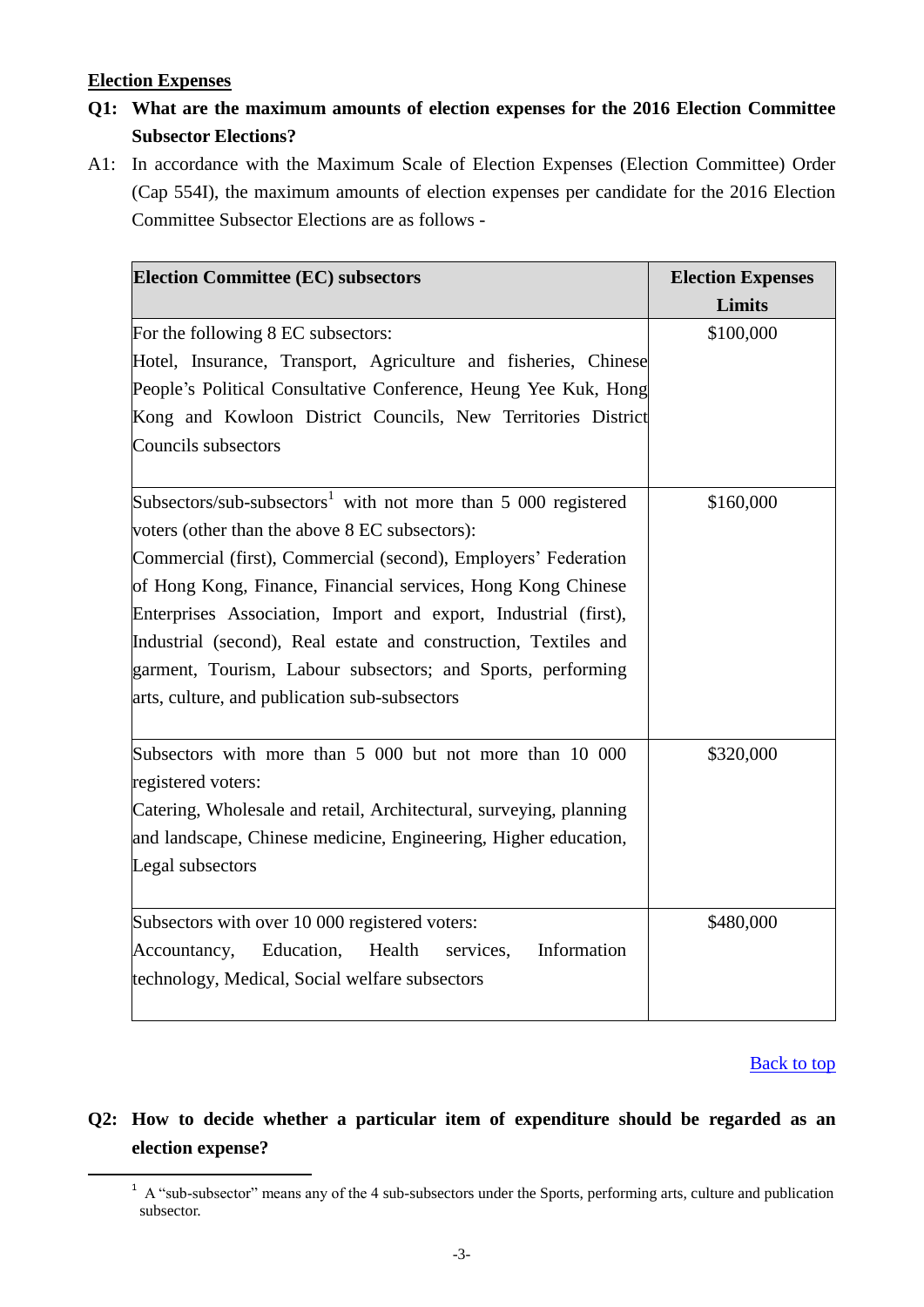A2: In accordance with the Elections (Corrupt and Illegal Conduct) Ordinance (Cap 554), election expenses, in relation to a candidate at an election, mean expenses incurred or to be incurred before, during or after an election, for the purpose of promoting the election of the candidate, or prejudicing the election of another candidate or other candidates, and include the value of election donations consisting of goods and services used for that purpose. Whether a particular item of expenditure should be regarded as an election expense is a question of fact to be answered in the circumstances of each case, such as the nature, circumstances and context of the expenditure. Candidate should consider whether a particular item of expenditure falls within the definition of election expense based on the circumstances. Candidate can also make reference to items of expenses which may be counted towards election expenses listed at Appendix S [of the Guidelines on Election-related Activities in](http://www.eac.gov.hk/pdf/ecse/en/2016ecse/guidelines/2016ecse_Appendix_s.pdf)  respect of the Election [Committee Subsector Elections.](http://www.eac.gov.hk/pdf/ecse/en/2016ecse/guidelines/2016ecse_Appendix_s.pdf) Candidate should consult his/her legal advisers if he/she has doubt as to whether an expenditure item should be counted as an election expense. Any legal fees incurred as a result will not themselves be regarded as election expenses.

#### [Back to top](#page-0-0)

# <span id="page-3-0"></span>**Q3: If an expense is incurred for election-related purpose and other purpose, how should a candidate calculate the election expense?**

A3: If an expense is incurred for more than one purpose, there is a need for apportionment of the expense between election-related purpose and any other purpose. Candidate should include relevant particulars in his/her election return. As a general principle, time and usage are relevant factors for consideration. Candidate can make reference to the example of apportionment in the [Guide on Completion of Election Return and the Video.](http://www.elections.gov.hk/ecss2016/eng/er.html)

#### [Back to top](#page-0-0)

# <span id="page-3-1"></span>**Q4: If old material is used for election purpose during the election, how should a candidate calculate the related election expense?**

A4: On re-use of old materials for election purpose (for example re-use of old publicity boards), the estimated value of old materials and the cost incurred for refurbishing should be counted towards the election expenses, and should be set out separately. There is no need to submit invoice and receipt for the estimated value of the old materials. However, if the cost for their refurbishment is of \$100 or more, the invoice and the receipt issued by the recipient should be submitted.

#### [Back to top](#page-0-0)

- <span id="page-3-2"></span>**Q5: If the cost of an election advertisement of a candidate is zero, does the candidate still need to declare at Section D of the election return?**
- A5: The Registration and Electoral Office will check the election return based on the information of the election advertisements as stated in the "Information Sheet in relation to Election

-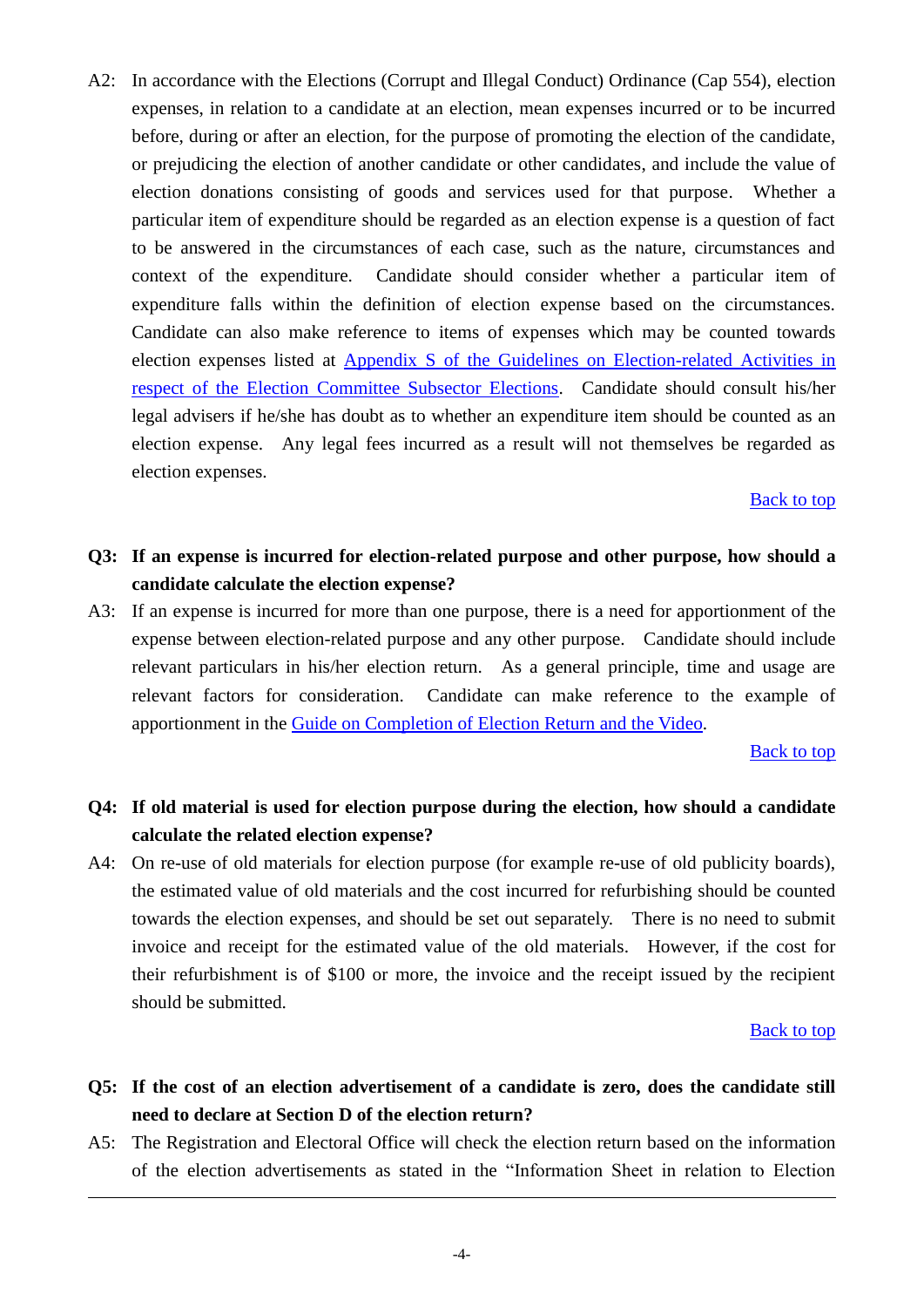Advertisements" or on the Central Platform or Candidate's Platform, such as date of publication, type, size, number of copies published, etc. Therefore, candidate should calculate and enter the election expenses at Section D of the election return based on the quantities and types of election advertisements as stated on the aforesaid form or platforms. No matter how minimal the value of the expense is, candidate should declare all the election expenses that has been incurred or will be incurred in the election return. Even if the expense for a particular election advertisement is zero, the candidate should also declare the item and state clearly the corresponding expense as zero at the election return for checking by the Registration and Electoral Office. (For the declaration of election advertisements published through the internet, please see [Q6.](#page-4-0))

#### **[Back to top](#page-0-0)**

# <span id="page-4-0"></span>**Q6: If a candidate publishes election advertisements through the internet, how should the candidate declare the related election expense?**

A6: If a candidate publishes a large amount of election advertisements through the internet (including election website, social media platform, instant messaging application, etc.), although the related information for each publication must be provided at the "Information Sheet in Relation to Election Advertisements" or Central Platform or Candidate's Platform, there may be difficulties in calculating the related expenses for each publication when completing the election return. In this regard, under the premise that a candidate must declare all election expenses, the Registration and Electoral Office can accept the following methods of declaring election expenses -

(1) the salary of an assistant who is responsible for publishing the election advertisements through the internet and the internet service fee can be declared at Section C and F of the election return respectively;

(2) the design and production fees of an election website can be declared at Item 8 of Section D of the election return as an expense item;

(3) if an election advertisement involves stand-alone expense (e.g. video production fee), the expense can be declared at Item 8 of Section D of the election return as an expense item, and a remark that the election advertisement is published through the internet and the publication date should be stated;

(4) the expenses of all election advertisements published through the internet can be declared at Item 8 of Section D of the election return according to the types of internet media (for example election website, social media platform, instant messaging application), listing the number of election advertisements published via the respective type of media, stating clearly whether all related election expenses have been declared at the corresponding section(s), and specify the reference number to the corresponding part(s) of the election return to facilitate the checking by the Registration and Electoral Office. If there are still other election expenses of election advertisements published through the internet, they should be declared in this part.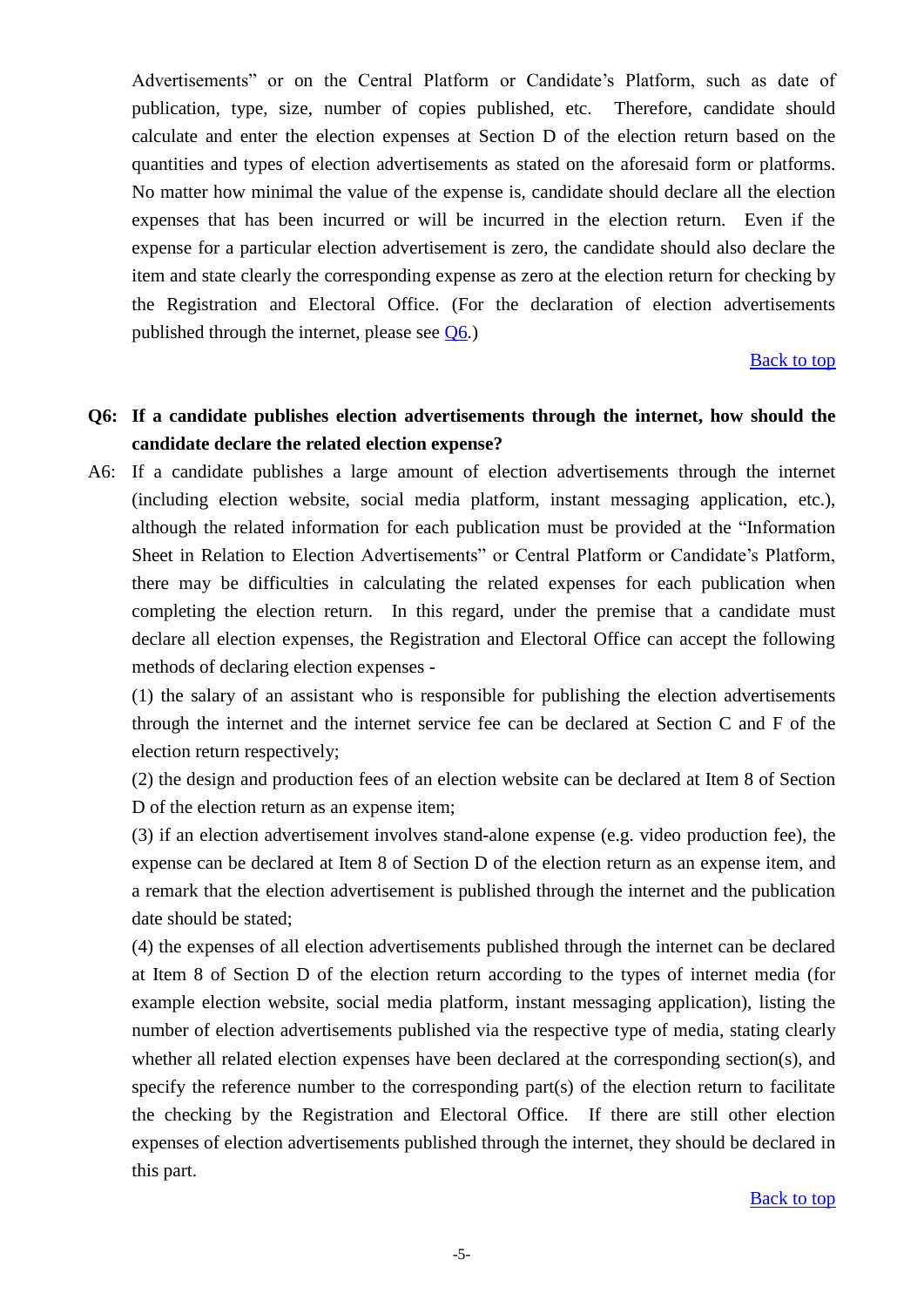- <span id="page-5-0"></span>**Q7: If there are outstanding claims by the election return submission deadline, such as water charge or electricity expense, but the relevant amount cannot be ascertained before the deadline, how can a candidate declare the related expenses in the election return?**
- A7: Candidate should declare the outstanding claims at Section G of the election return. If the candidate cannot ascertain the amount of outstanding claims, he/she can write down the estimated value of the claims or "?" at Section G. Candidate must confirm the amount of election expense and submit to the Chief Electoral Officer the invoice and receipt for each item of election expense which is of \$100 or more within 30 days from the payment date in support of the settlement of the outstanding claims.

### [Back to top](#page-0-0)

- <span id="page-5-1"></span>**Q8: If a candidate has produced one lot of election advertisement but has only published part of it in the end, how should the candidate declare such expense in the election return?**
- A8: In accordance with the Elections (Corrupt and Illegal Conduct) Ordinance (Cap 554), election expenses are expenses that are incurred or to be incurred, for the purpose of promoting the election of the candidate, or prejudicing the election of another candidate or other candidates. Election expenses cover activities or matters relating to the conduct and management of the election. That is to say, the candidate must declare the related election expense in full in the election return.

#### [Back to top](#page-0-0)

#### **Election Donations**

- <span id="page-5-2"></span>**Q9: If several election donations are from the same donor, and the amount of each donation does not exceed \$1,000, does the candidate still need to issue the receipt for election donations to the donor?**
- A9: If the total value of donations received from the same donor is more than \$1,000, candidate must issue receipt to the donor, the copy of receipt must be submitted together with the election return. Attention is drawn to the fact that, the receipt must set out clearly the name and address of the donor, and particulars of the donation in order to use the donation as election expense. Candidate can make reference and use the ["Standard Receipt for Election](http://www.elections.gov.hk/ecss2016/eng/er.html)  [Donations"](http://www.elections.gov.hk/ecss2016/eng/er.html) provided by the Registration and Electoral Office.

#### [Back to top](#page-0-0)

## <span id="page-5-3"></span>**Q10: When accepting election donation by agent, what should the agent pay attention to?**

A10: In accordance with paragraph 16.22 of the Guidelines on Election-related Activities in respect of the Election Committee Subsector Elections, any person or organisation (including a political party) acting as an agent to solicit, receive or collect election donations for a candidate or some candidates should also comply with all the requirements under the Elections (Corrupt and Illegal Conduct) Ordinance (Cap 554) as if the election donations were received by the candidate(s) direct. To avoid possible confusion to donors/members of the public, the agent is advised to note the points and adopt the good practice as suggested in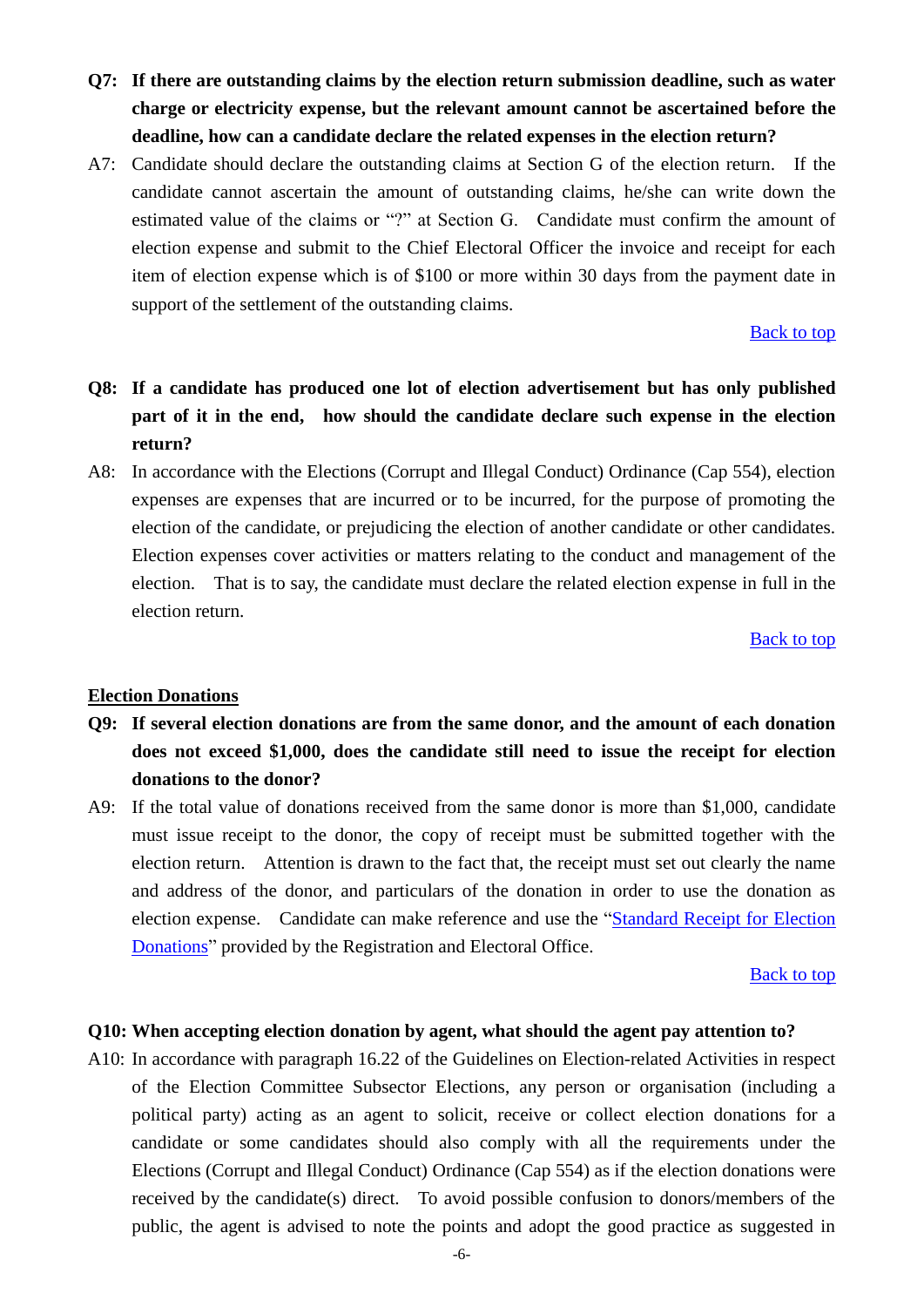Appendix T [of the Guidelines on Election-related Activities in respect of the Election](http://www.eac.gov.hk/pdf/ecse/en/2016ecse/guidelines/2016ecse_Appendix_t.pdf) [Committee Subsector Elections.](http://www.eac.gov.hk/pdf/ecse/en/2016ecse/guidelines/2016ecse_Appendix_t.pdf)

[Back to top](#page-0-0)

#### **Completion and Submission of Election Return**

- <span id="page-6-0"></span>**Q11: Is a candidate still required to submit the election return even if his/her nomination was ruled invalid, or he/she has withdrawn from the election during the nomination period?**
- A11: Under section 2 of the Elections (Corrupt and Illegal Conduct) Ordinance (Cap 554), "candidate" means a person who stands nominated as a candidate at an election, and also means a person who has publicly declared an intention to stand as a candidate at the election before the close of nominations for an election. Therefore, even if a person withdraws his/her nomination after submitting the nomination form, or is decided by the Returning Officer as not validly nominated, or has publicly declared an intention to stand as a candidate at the election before the close of nominations for the election but has not submitted the nomination form in the end, he/she will still be regarded as a candidate of the election, and must submit the election return before the statutory deadline (regardless of whether he/she has incurred election expenses or accepted election donations).

[Back to top](#page-0-0)

# <span id="page-6-1"></span>**Q12: Under what circumstances should a candidate submit invoice and receipt for an election expense? How are the requirements of invoice and receipt to be fulfilled?**

- A12: Under section 37 of the Elections (Corrupt and Illegal Conduct) Ordinance (Cap 554), for each election expense of \$100 or more, candidate should submit an invoice and a receipt giving particulars of the expenditure. The invoice and receipt for an election expense may be submitted in separate documents, or may be contained in the same document. Candidate shall submit invoices and receipts with the following particulars, including:
	- (a) date;
	- (b) details of the expense item (i.e. information and amount of the goods or services);
	- (c) information of the organisation or person (other than the candidate himself/herself) providing the goods or services; and
	- (d) information supporting that the organisation or person (other than the candidate himself/herself) providing the goods or services has received the relevant payment in full (e.g. name and signature of the recipient, or the stamp or signature of the authorised person of the organisation).

#### [Back to top](#page-0-0)

# <span id="page-6-2"></span>**Q13: If an election expense is apportioned between two candidates, how should they submit the invoice and receipt?**

A13: Since the original invoice and receipt have been submitted by one of the candidates, the other candidate should provide the certified true copies of the relevant invoice and receipt, and state the name of the candidate who has submitted the original documents so as to facilitate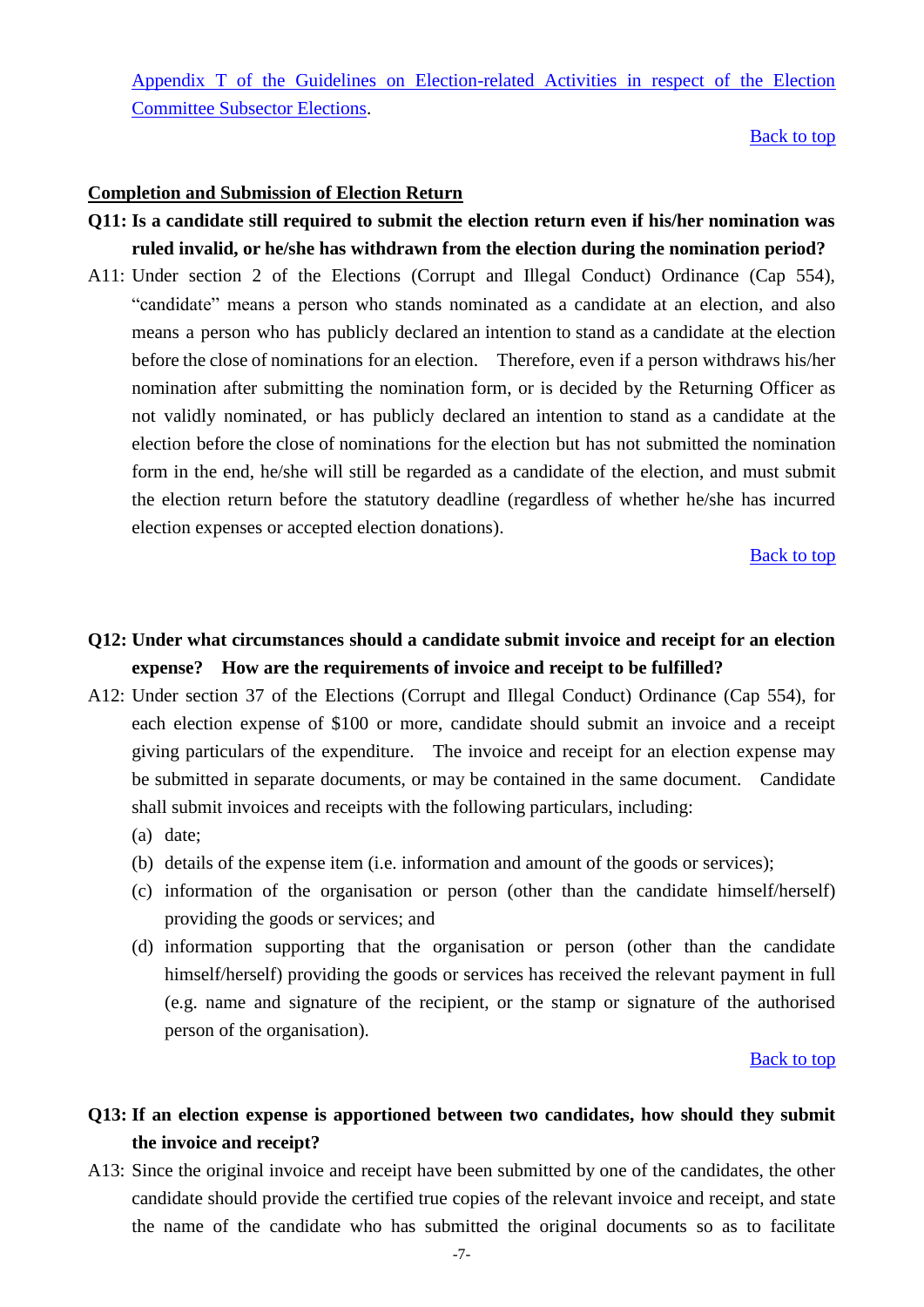checking. Sample of certifying the copies of invoice and receipt can be found in the [Guide](http://www.elections.gov.hk/ecss2016/eng/er.html)  [to Return and Declaration of Election Expenses and Election Donations.](http://www.elections.gov.hk/ecss2016/eng/er.html)

#### [Back to top](#page-0-0)

- <span id="page-7-0"></span>**Q14: If a candidate has produced election advertisements by himself/herself (e.g. handbills), and the estimated value is of \$100 or more, how should he/she declare the election expense and submit the invoice and receipt?**
- A14: If a candidate has produced election advertisements by himself/herself, regardless of the estimated value, he/she should declare the estimated value in the election return as required under Elections (Corrupt and Illegal Conduct) Regulation (Cap 554). If a candidate has produced election advertisements by himself/herself and the estimated value is of \$100 or more, he/she should declare the fair estimated value of the election advertisements' production cost in the election return. Candidate should provide the related invoice and receipt, e.g. the invoice and receipt of the rental of photocopier, purchase of paper, purchase of other materials or services, as the basis of the estimated value.

#### [Back to top](#page-0-0)

## <span id="page-7-1"></span>**Q15: When should the candidate submit the election return?**

A15: Candidate must submit the completed election return to the Chief Electoral Officer (Address: Unit 2301-03, 23/F, Millennium City 6, 392 Kwun Tong Road, Kwun Tong, Kowloon) before the statutory deadline as required under section 37 of the Elections (Corrupt and Illegal Conduct) Ordinance (Cap 554). The Registration and Electoral Office will issue letters to inform candidates of the deadline for lodging election returns after the election is settled.

[Back to top](#page-0-0)

# <span id="page-7-2"></span>**Q16: What are the consequences if a candidate submits the election return after the deadline or fails to lodge election return?**

A16: Under section 38 of the Elections (Corrupt and Illegal Conduct) Ordinance (Cap 554), candidate who fails to lodge an election return as required without a reasonable cause, commits an offence and is –

(a) if tried summarily, liable on conviction to a fine at level 5 and to imprisonment for 1 year; or

(b) if tried on indictment, liable on conviction to a fine of \$200,000 and to imprisonment for 3 years.

Under section 40 of the Elections (Corrupt and Illegal Conduct) Ordinance (Cap 554), if a candidate is unable or has failed to lodge an election return as required by section 37 before the end of the permitted period with reasonable cause, he/she can apply to the Court of First Instance under section 40(1) of the Elections (Corrupt and Illegal Conduct) Ordinance for an order allowing the candidate to lodge with the appropriate authority an election return within such further period as the Court of First Instance specifies.

[Back to top](#page-0-0)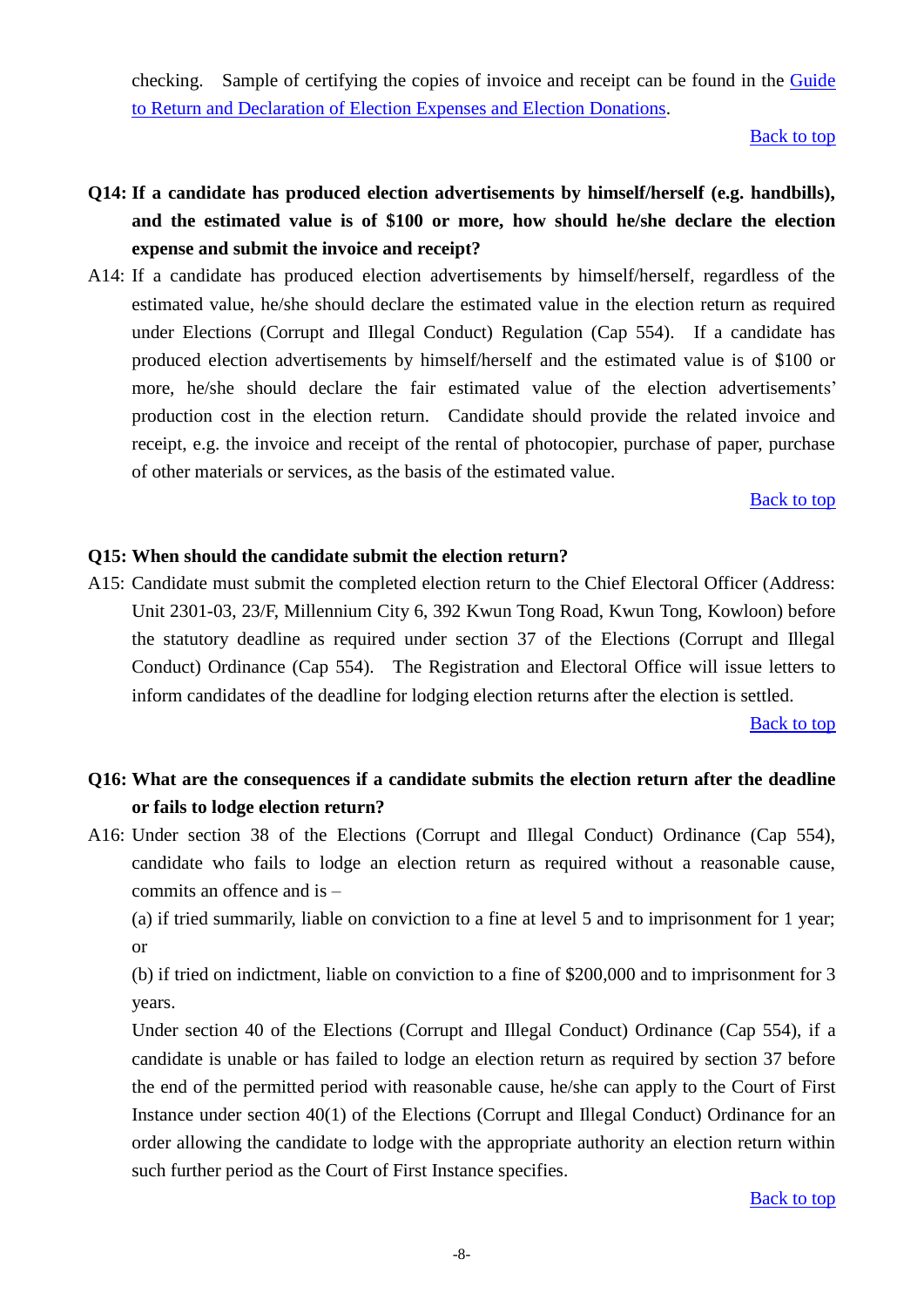## **Amendment of Errors in the Election Return**

- <span id="page-8-0"></span>**Q17: If a candidate identifies errors or omissions in the submitted election return before the deadline for submission of election return, can he/she make amendments?**
- A17: If a candidate wants to amend any information in the submitted election return before the submission deadline, he/she should submit an additional declaration stating all the amended information to the Chief Electoral Officer before the submission deadline. When submitting the additional declaration, candidate must also make a statutory declaration in the same way as completing the election return. The statutory declaration can be made in the presence of a Commissioner of Oaths at the Home Affairs Enquiry Centre of the Home Affairs Department, Justice of the Peace or a solicitor with a practising certificate.

#### **[Back to top](#page-0-0)**

# <span id="page-8-1"></span>**Q18: If a candidate has identified error(s) and/or false statement(s) in his/her election return on his/her own after the submission deadline of the election return, what should he/she do?**

A18: Under section 37A of the Elections (Corrupt and Illegal Conduct) Ordinance (Cap 554), if there is/are any error(s) and/or false statement(s) in the election return (e.g. a failure to set out in the election return any election expense, or any election donation received by or on behalf of the candidate in connection with the election, or incorrectness in the amount of any election expense or any election donation), and the aggregate value of the error(s) and/or false statement(s) does not exceed the limit prescribed (\$500 for the Election Committee Subsector Elections), and the election expenses of the candidate do not exceed the maximum amounts of election expenses prescribed for the election concerned after taking into account the value of the error(s) and/or false statement(s), the candidate may seek to have the error(s) and/or false statement(s) rectified in accordance with a simplified relief arrangement for minor errors and/or false statements.

Candidate should inform the Chief Electoral Officer (CEO) in writing providing all the necessary details for CEO's consideration of the request. If the CEO is satisfied that it is appropriate to allow the candidate to lodge a revised election return under the simplified relief arrangement, the CEO would issue a notice to the candidate. Upon receipt of the notice, the candidate may, within the specified period, lodge with the CEO a revised election return which will be a copy of the original election return earlier submitted to the CEO marked with the necessary revision to have the error(s) or false statement(s) in question corrected. A copy of the revised election return made under the simplified relief arrangement cannot be withdrawn or further amended after it has been lodged with the CEO.

For error(s) and/or false statement(s) of the election return that is outside the scope of section 37A of the Elections (Corrupt and Illegal Conduct) Ordinance, candidate can apply to the Court of First Instance under section 40(3) of the Elections (Corrupt and Illegal Conduct) Ordinance for an order allowing the candidate to rectify the error(s) and/or false statement(s) of the election return.